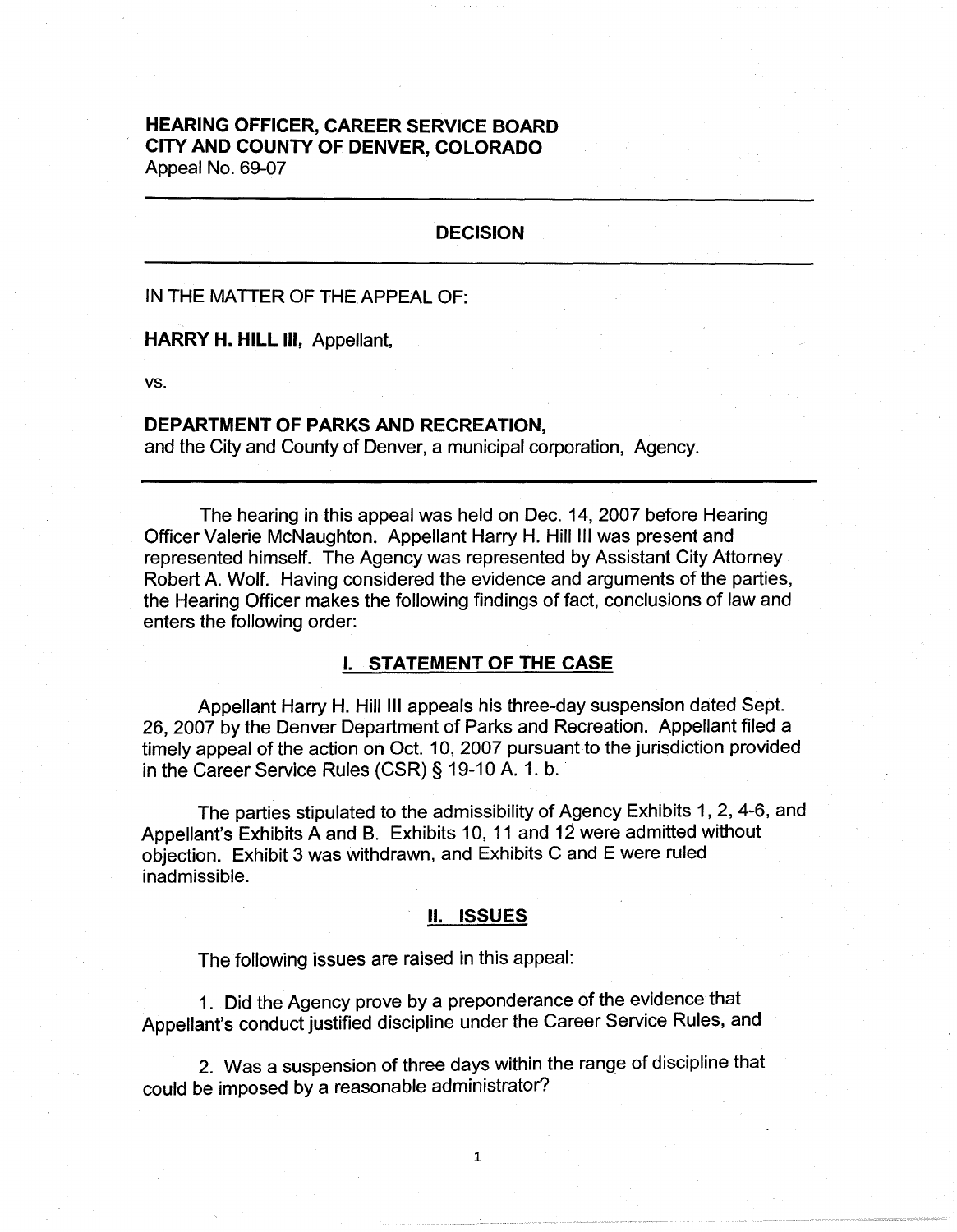## Ill. **FINDINGS OF FACT**

Appellant Harry **H.** Hill Ill has been a Facilities Superintendent for the Department of Parks and Recreation since Oct. 7, 2002, with primary responsibility for maintenance and construction in the parks, including plumbing and irrigation systems, as well as non-building structures such as playgrounds, trails and benches.

In the spring of 2007, 60 to 70 devices used to prevent the backflow of water from park sprinklers into the city's potable water system were discovered to have been stolen from a number of city parks. Since the parks sprinkler systems could not be turned on without the backflow devices, the grass in many of the city's parks was beginning to turn brown. The Agency received pressure from Parks Director Doug Woods to replace the backflows and turn on the sprinklers. At the same time, the Denver Water Department sent the Agency a letter in April 2007 that the backflows should be tested in 2007.

On June 15, 2007, Appellant was assigned by his supervisor Manager I Gordon Carruth to administer a contract with Lakewood Plumbing to replace all the stolen backflow devices as soon as possible. The city has a contract with Lakewood Plumbing for routine and emergency plumbing services on an asneeded basis for \$57.50 per hour plus a materials markup of 18%. [Exh. 11.]

Appellant called Lynette at Lakewood Plumbing to discuss the work. Appellant identified six devices that needed replacing. Lynette called back about a week later and told Appellant the cost would be \$19,000, since the concrete pads above some of the devices needed to be replaced. Appellant assumed Lakewood's hourly rate was \$88 based on a contract he had pulled in the Agency's finance department. Lynette then offered a per-unit price of \$2,600 for 1" devices, \$2,900 for devices of 1 1/2", and \$3,200 for 2" devices, as an alternative to individual pricing, which would vary based upon the damage done to the pipes and pads. Appellant agreed to unit pricing. They also agreed that the company would install a new locked enclosure designed to prevent future thefts, which would be included in the unit price. [Testimony of Appellant.]

On July 5, 2007, Mr. Carruth implemented a communications plan with Appellant intended to correct Appellant's past failure to convey matters related to his duties to his supervisor. The communications plan was the product of several weeks of discussion among Appellant, Mr. Carruth, Deputy Manager Daniel Betts, and Senior Human Resources Professional David Jerrow. Under the plan, Appellant was required to "identify pending issues, inform the Deputy Manager of the challenge and offer recommendations to optimize our response in both the short and long term." Appellant's regular meetings with Mr. Carruth were increased from bi-monthly to weekly, and Appellant was to submit a written report twice a month on the status of all projects. [Exh. 12.] Appellant was aware of the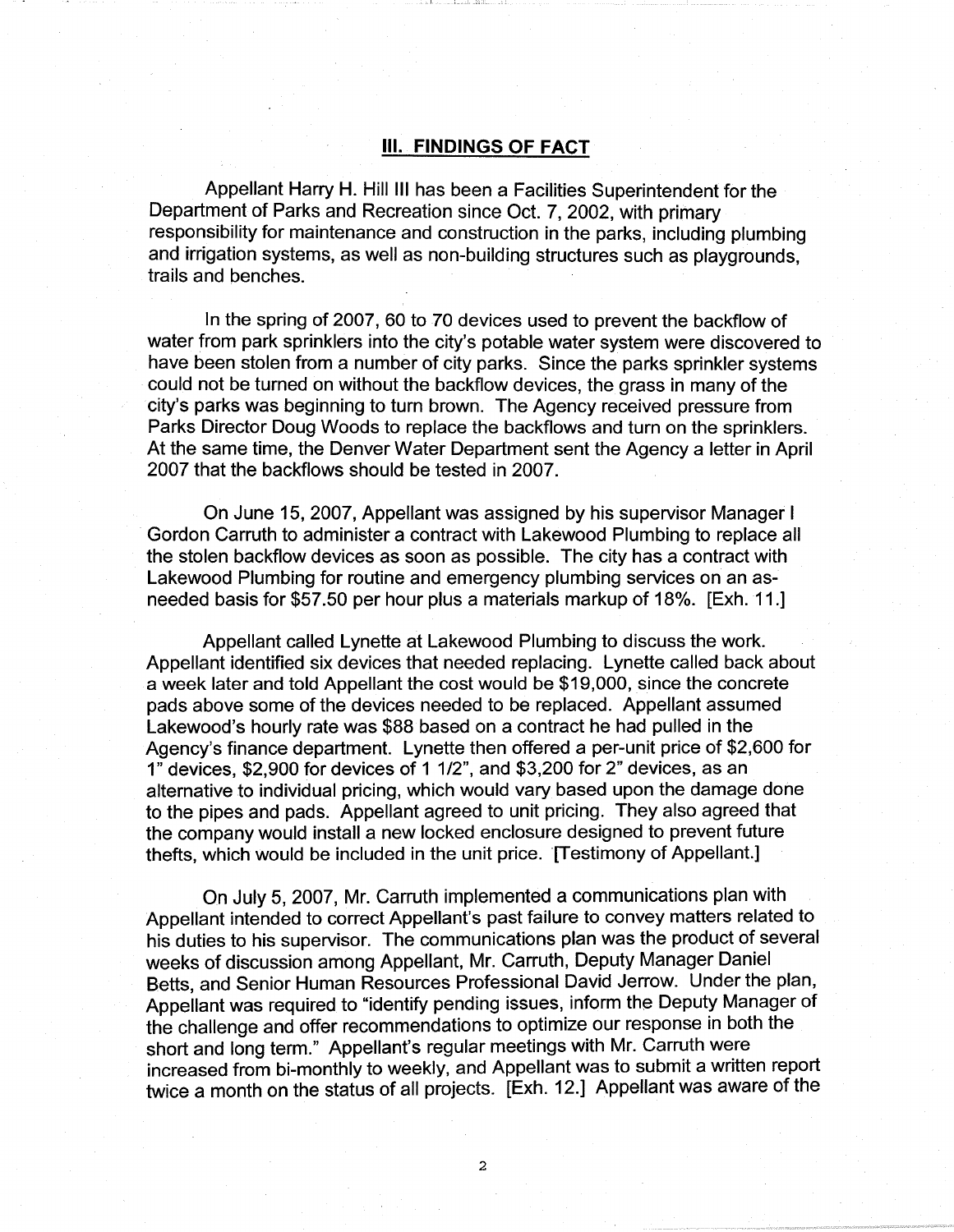details to be included in the communication plan by late May. [Testimony of Mr. Carruth.]

As a result of the communications plan, Mr. Carruth decided to allow Appellant to initiate discussions about the Lakewood contract. Appellant did not talk to Mr. Carruth about the contract during its first month. On July 15, Mr. Carruth asked Appellant where he was on costs for the project. Appellant replied that they were using the hourly rate. Mr. Carruth assumed from that comment that the contract was to replace the stolen backflows at Lakewood Plumbing's agreed-to hourly rate of \$57.50. [Exh. 11.]

Later in July, Appellant informed Mr. Carruth that one of the backflow devices might cost \$2,900. Mr. Carruth responded that this amount seemed high. Mr. Carruth testified that his staff could replace two backflow devices in a day, and that he expected the maximum contract cost of replacement for any one device to be \$1,000, even if the pipe was broken off during the theft and the concrete pad needed to be removed and replaced.

The next day, Mr. Carruth told Appellant to call Lakewood Plumbing see if the cost could be reduced if they were doing any more replacements at the amount of \$2,900. Appellant did so, and was told by Lynette that Lakewood could not reduce the contract price. Appellant does not recall whether he informed Mr. Carruth of the company's response on this issue.

About a week after the above discussion, Mr. Carruth received seven invoices for completed work from Lakewood for a total of \$19,000, showing a per-unit price of \$2,600, \$2,900 and \$3,200 for 1", 1 1/2" and 2" devices, respectively. Mr. Carruth became alarmed, since that was more money than was budgeted for that job. Mr. Carruth called Lynette at Lakewood Plumbing, who told him that Appellant agreed to a composite price based on the differing conditions of the backflows. Lynette told him the price included concrete pads, covers and chains to deter theft. Mr. Carruth asked Lynette for prevailing wage reports to justify the amount of the invoices. After reviewing them, Mr. Carruth concluded that the reports did not show enough hours to cover the invoice amounts over and above the cost of materials.

Mr. Carruth testified that Appellant did not inform him of the additions he approved to the work. He stated that if he had been told of this, he would not have approved it without first considering whether that work could have been done by city crews on a more cost-effective basis. Seven more invoices followed, quoting the same per-unit prices with a single exception: \$1,900 for a unit replacing a new device installed by Lakewood that was immediately stolen. The total contract price for the 14 units covered by the invoices was \$38,040. In Mr. Carruth's experience, the price for the installation of 14 devices should have been no more than \$14,000. All 14 invoices were for completed work that was

3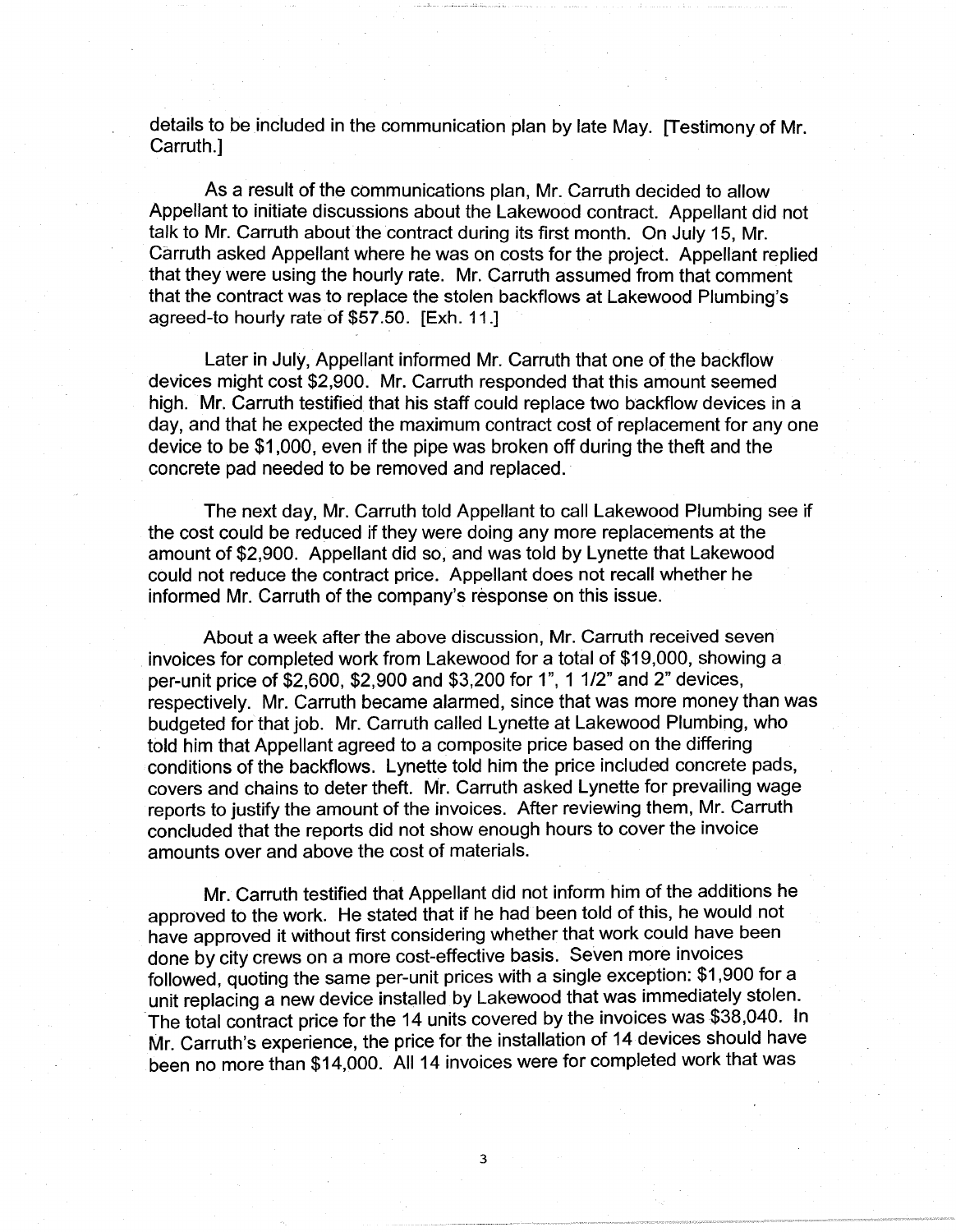authorized by Appellant as Facilities Superintendent, and therefore the city paid the full amount of the invoices. [Testimony of Mr. Carruth; Exh. 1-3.]

Appellant did not inform Mr. Carruth that he had agreed to a per-unit cost, or the expected amount of the total project. Appellant did not go on-site to confirm the condition of any of the backflow units, how many of each size were to be replaced, or how many units required concrete replacement. Appellant did not do an analysis as to whether the per-unit price would result in a cost-savings to the city. Appellant believed that the per-unit price was extrapolated from the \$88 per-hour rate for the man-hours needed to do the work, but he did not know how many hours Lakewood estimated each installation would take. Appellant based his decision to agree to a per-device contract rate on his understanding that the Agency had directed them throughout 2007 to spend whatever was needed to get the work done, and that management would request supplemental funds at year end to cover anything above the budgeted amount. [Exh. A-1.] Finally, Appellant testified he proceeded with the Lakewood contract because Mr. Carruth never instructed him to stop after Appellant told him of the possible unit cost. [Testimony of Appellant.]

Mr. Carruth testified that he did instruct his staff to "spend whatever it takes" for daily work orders at a supervisors' meeting, but that the directive covered supplies in the materials and services budget line item such as light bulbs, not major installations like the Lakewood contract. Mr. Carruth also stated that he believed Appellant understood the level of detail he was to communicate to him about each contract because they discussed it in the spring during development of the communication plan. In addition, Appellant demonstrated good communication skills during their work together on the Observatory Park project several months before. During that project, they discussed the high cost of digging out sewer lines, and Appellant developed a creative solution that allowed the lines to be pushed under the street rather than excavating the street, saving the city \$17,000 on the project.

After the pre-disciplinary meeting on Sept. 5, 2007, Mr. Carruth concluded that Appellant had been careless in performing his duties, and that he failed to meet his position's standards of performance. He imposed a three-day suspension based on Appellant's continued refusal to accept responsibility for his actions, the substantial cost to the city, Appellant's disregard of the new communications plan, and recent and similar past discipline. [Exh. 1.]

#### **111. ANALYSIS**

## 1. Discipline under the Career Service Rules

In an appeal of a disciplinary action, the Agency has the burden to prove the action was taken in conformity with Rule 16 of the Career Service Rules, and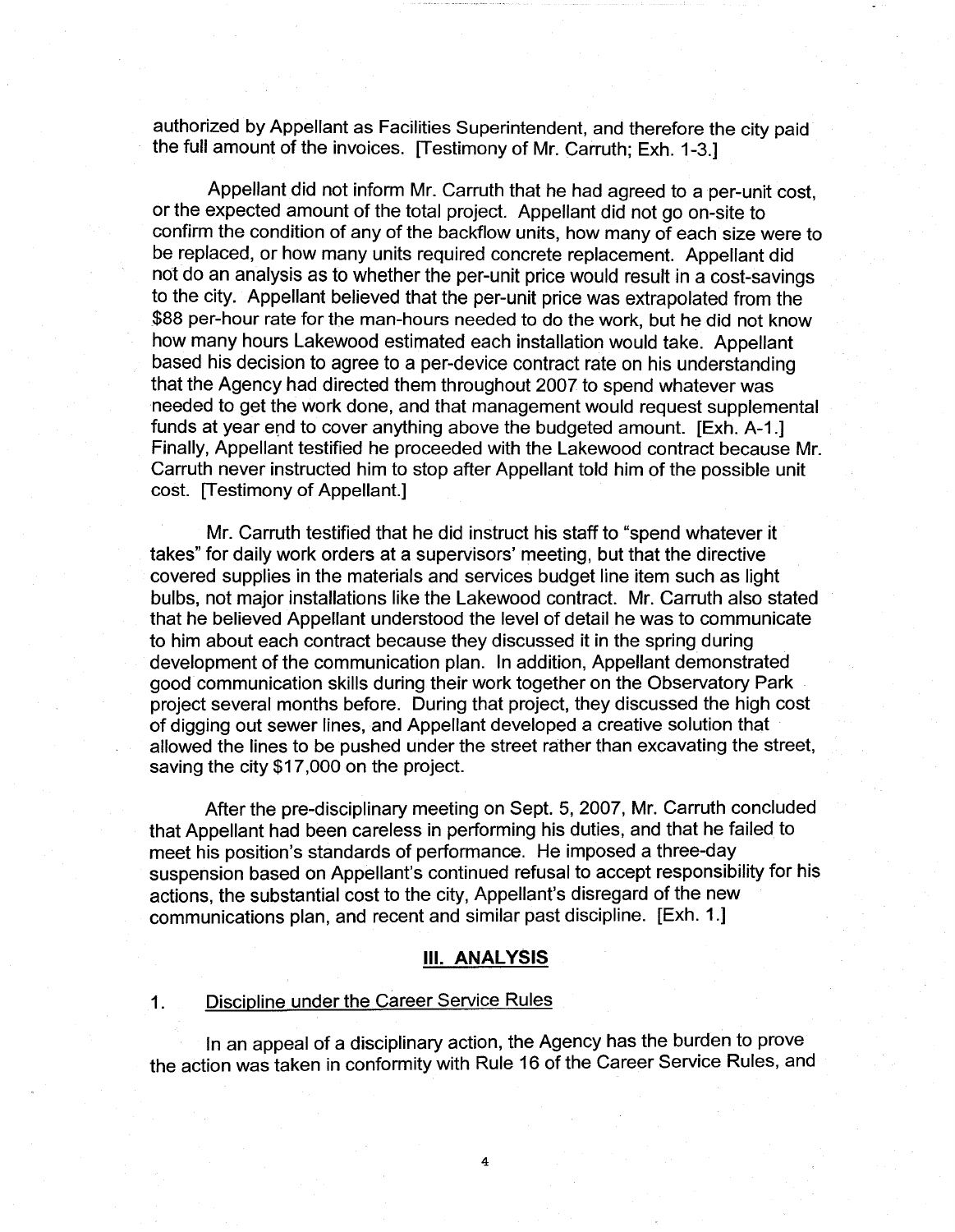that the degree of discipline was reasonably related to the seriousness of the offense, taking into consideration the employee's past record. CSR § 16-20.

# A. CSR § 16-60 B. Carelessness in performance of duties

An employee acts carelessly when he fails to exercise ordinary care in the performance of a job duty. In re Richmond, CSA 18-07, 5 (8/7/07). The Agency asserts that Appellant failed to effectively negotiate with a plumbing contractor to obtain only needed services and manage limited funds, and failed to consult with his supervisor in order to ensure the project accomplished its goals at a reasonable cost. Appellant claims he was acting under a directive to spend what was needed, and that his supervisor failed to stop him after he knew the costs of the project.

It is undisputed that it is part of Appellant's job as a Facilities Superintendent to manage the execution and cost of service contracts in order to accomplish Agency goals. The evidence shows that Appellant accepted the contractor's offer of a per-unit price without knowledge of the scope of the work to be done, the number of hours needed to do it, the price of materials, the normal hourly rate of the contractor, or an analysis of whether a per-unit price would result in a cost savings. Appellant did not inform his supervisor of any of the actual contract terms, and in doing so failed to comply with the terms of the July communications plan. Appellant informed Mr. Carruth that the contract used the hourly rate. In fact, the oral contract used a per-unit pricing at rates that were at least \$1,600 over what Mr. Carruth believed, and Appellant did not rebut, was a reasonable replacement price for the backflows. Appellant failed to confirm the actual hourly rate of the city contractor, which was more than \$30 lower than the rate Appellant assumed was applicable. Appellant also authorized completion of the contract work before his supervisor learned of the terms to which Appellant agreed, thus binding the city to costs that were at least \$24,000 over a reasonable price. Appellant's level of job responsibility demonstrates that he should have exercised greater effort in understanding the scope of work, and in the negotiation and administration of this contract. [Exh. 10.] His failure to do so was a failure to exercise ordinary care in the performance of this important job duty, at great expense to the city.

Appellant's claim that he was required by Agency directive to get the work done regardless of cost is not supported by the evidence. Mr. Carruth explained that the directive related to minor supplies such as light bulbs. Appellant did not dispute this testimony. Further, Appellant did not establish that the work required the expenditure of \$38,000. Appellant testified only that he accepted the offer of a per-unit contract rate without further investigation, negotiation, or consultation. That demonstrates a failure to exercise reasonable care in the performance of his duties.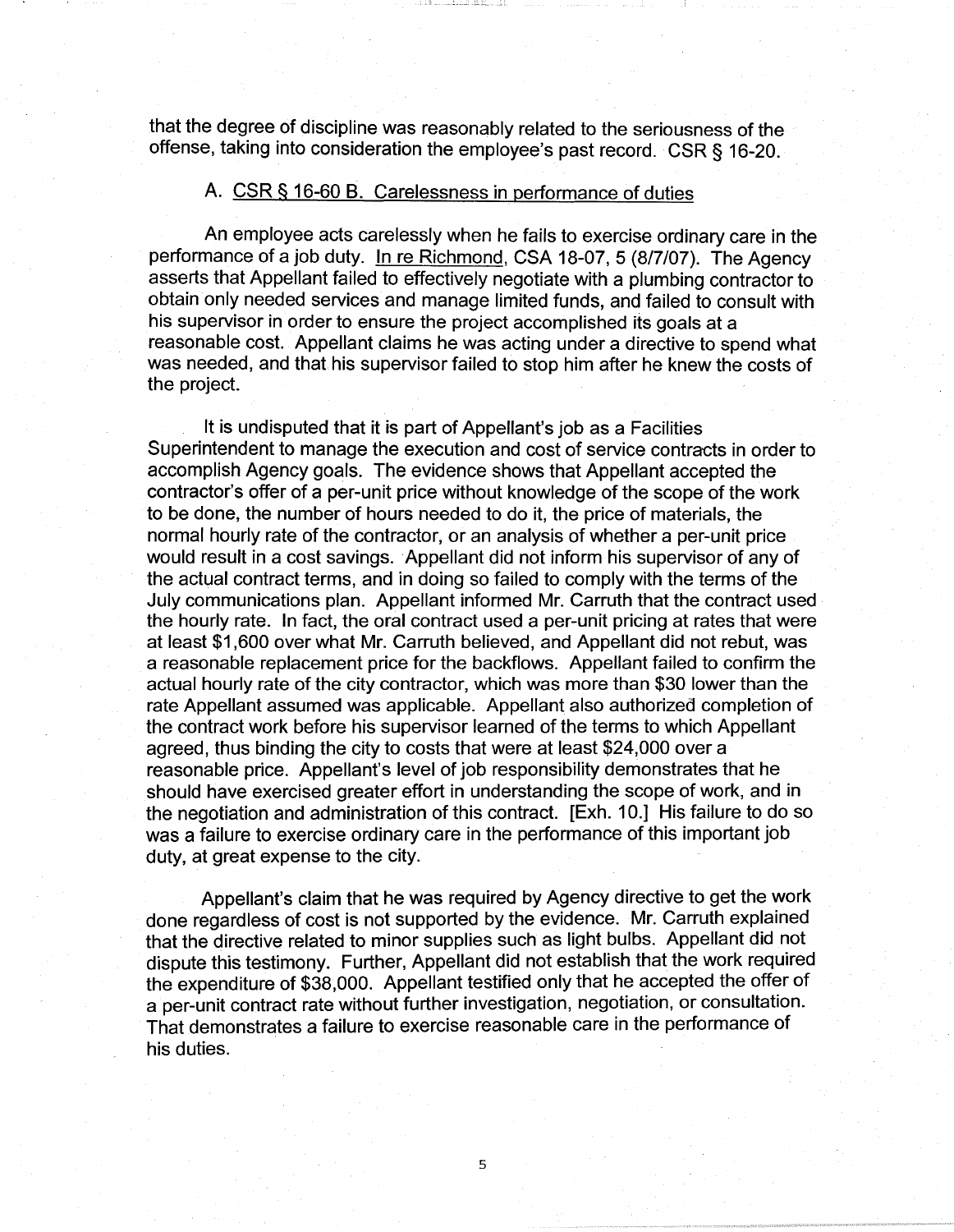Appellant also states he believed he was authorized to proceed based on his supervisor's failure to instruct him to stop after Appellant informed him of the unit prices. In fact, the day after Appellant told him one unit may cost \$2,900, Mr. Carruth told Appellant to call Lakewood and renegotiate if any other devices would cost this much. Appellant failed to inform his supervisor that the contractor rebuffed his effort to renegotiate. Appellant also failed to evaluate the work to be performed or make an effort to reduce the cost of that work. Appellant approved additional work without consultation with Mr. Carruth, or determining whether that work was necessary. Under these circumstances, the Agency proved that Appellant was careless in violation of CSR § 16-60 B.

## B. CSR § 16-60 K. Failure to meet standards of performance

A violation of this rule is established by proof of 1) a prior-established standard, such as one would find in a performance evaluation, classification description, or in agency or division policies and procedures, 2) clear communication of that standard to the employee, and 3) Appellant's failure to meet that standard. In re Simpleman, CSA 05-06, 7 (5/16/06); Pabst v. Industrial Claim Appeals Office, 833 P.2d 64 (Colo. App. 1992) ("failing to meet established job performance standards [requires proof that the employee] did not do the job for which he was hired and which he knew was expected of him." Id. at 64-65.

In proving this allegation, the Agency relies on the job specifications for Facilities Superintendent and on the July 2007 communications plan. The latter requires Appellant to inform his supervisor of the status of ongoing projects, including backflow testing, during weekly meetings and bimonthly written reports. [Exh. 12.] The evidence is undisputed that Appellant failed to inform his supervisor about the unit pricing agreement and the additional work he authorized over and above what was authorized by his supervisor. By the time Mr. Carruth learned of the terms agreed to by Appellant, the work had been performed and the invoices were issued and due.

Appellant testified that his first conversation with Mr. Carruth about the Lakewood contract was that the replacement backflows would cost about \$19,000, with the smaller ones costing \$2,600 and the larger ones at \$3,200. Mr. Carruth recalls that Appellant told him in early July that one such device may cost about \$2,900. In any event, both agree that Mr. Carruth responded that the cost seemed high, and asked him to renegotiate. Appellant did not inform Mr. Carruth that the renegotiations failed, and that Appellant approved the unit prices of \$2,600 to \$3,200 after his return from vacation and the work had been done. Appellant's contention that Mr. Carruth impliedly gave him authority to agree to any contract price is not credible, given the clear direction given by the communications plan. Appellant was in possession of critical information that affected the scope of work and its ultimate cost. His failure to share that information, despite his active participation in the communications plan,